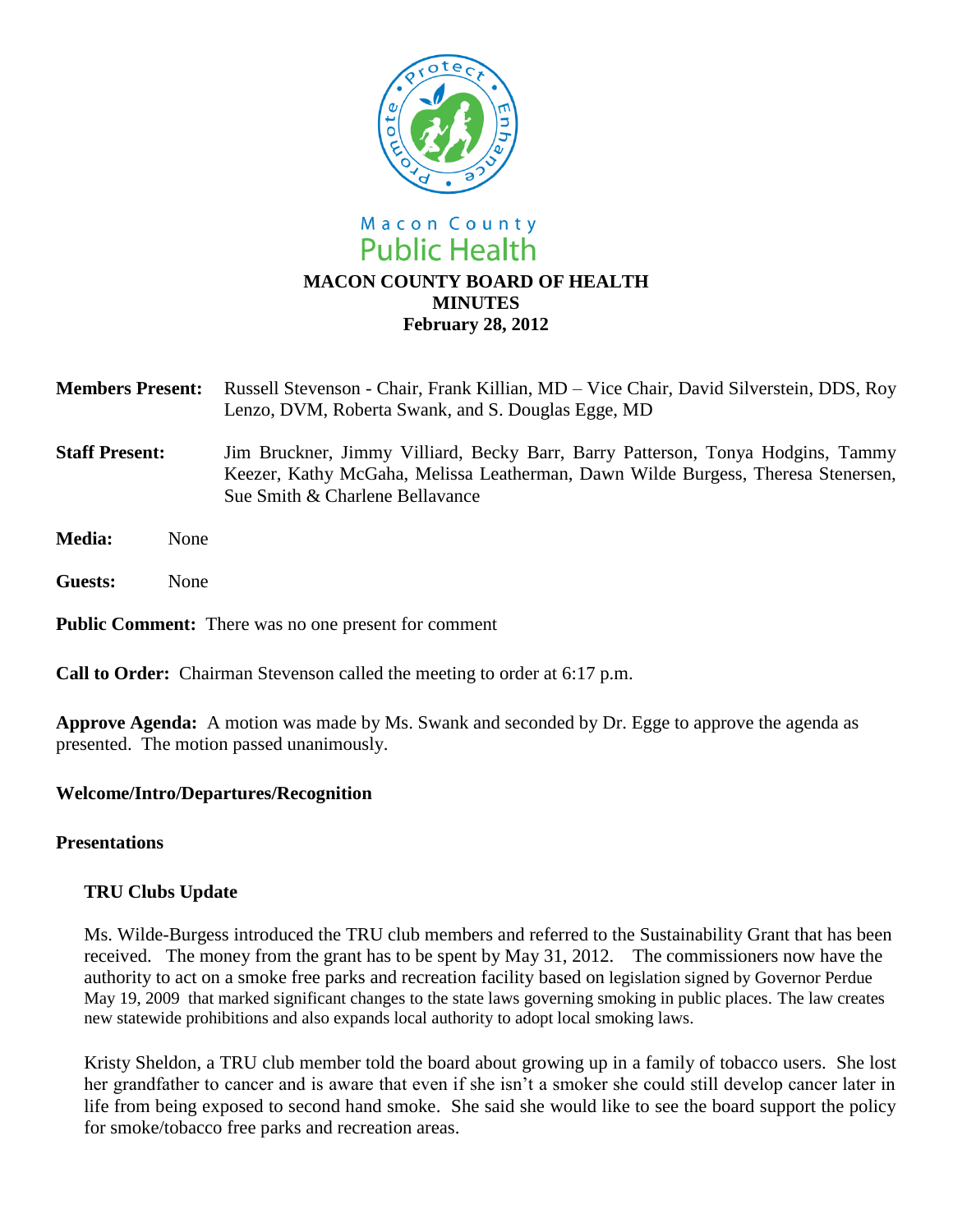Ms. Leatherman reported that she has been working with TRU clubs in the schools. She was impressed by how knowledgeable the kids in the groups were. They were also very passionate about the topic of second hand smoke and the effects it could have on their health. They are working on petitions, posters and valentine cards to send to the commissioners. The groups are very active. The girl scouts are also working on a badge called Get Out. They are very much in support of the smoke free parks. They also asked for the boards support smoke free parks and recreation areas.

### **Care Coordination for Children/Obstetrical Care Management Program Updates**

Ms. Stenersen reported on the Care Coordination for Children (CC4C) program. She works with children from ages 0-5 with Medicaid who are a high cost / high user of services, have special health care needs or are exposed to toxic stress during early childhood (including children in foster care) in order to identify needs and connect families with resources that can meet those needs. She currently has 66 clients.

Ms. Smith reported about the Obstetrical Care Management (OBCM) program. She works with pregnant women on Medicaid who have identified priority risk factors, including the majority of the patients in the prenatal clinic here at the health department. One of her main focuses is to decrease tobacco use during the pregnancy. She works with high risk pregnancies to improve birth outcomes including increased gestational age at delivery.

One of the anticipated results of these care management programs – in addition to the goal of improving the quality of care these clients receive - is to decrease Medicaid costs.

**Approval of Minutes of Previous Meeting:** A motion was made by Ms. Swank, and seconded by Dr. Killian to approve the minutes of the Meeting of January 24, 2012 as written. The motion passed unanimously.

### **Old Business**

**Community Transformation Grant Update** - Ms. Barr updated the board on the Community Transformation Grant that was awarded to Macon County Public Health. We are actually going to be getting \$183,919 that has to be spent by May  $31^{st}$ . The remaining \$245,227 for a total of \$429,146 will have to be spent by September 30, 2012. We will have to hire two full time planner/evaluators and one part time finance person as part of the grant. One of the full time planner/evaluators will be on premises at the health department. The grant requires that we contract with an outside company to create action plans for each of the regional objectives. There is a health directors meeting in Raleigh on March 13 to discuss the CTG. There is a leadership team consisting of eight health directors that will all be collaborating to decide how to distribute the money. All selected strategic directives have to be met in order to receive the money.

### **New Business**

**Tobacco Policy Endorsement** – Ms. Barr stated they are going to be presenting this issue to the Macon County Board of Commissioners on March 13. They would like to be able to take a recommendation from the Board of Health at the commissioner's meeting. We do have funds through the TRU Sustainability Grant up until May 2012 for necessary signage and other educational materials. She encouraged the board to implement a 100% tobacco free policy. Ms. Wilde-Burgess also referred to reports stating that over 7,000 infants/children were reported to have ingested cigarette butts or tobacco products annually in the United States. These are poison and in almost every instance require some level of medical treatment.

A motion was made by Dr. Silverstein and seconded by Dr. Egge to support a tobacco free policy at all Macon County parks and recreation areas. The motion passed unanimously. The Highlands Board of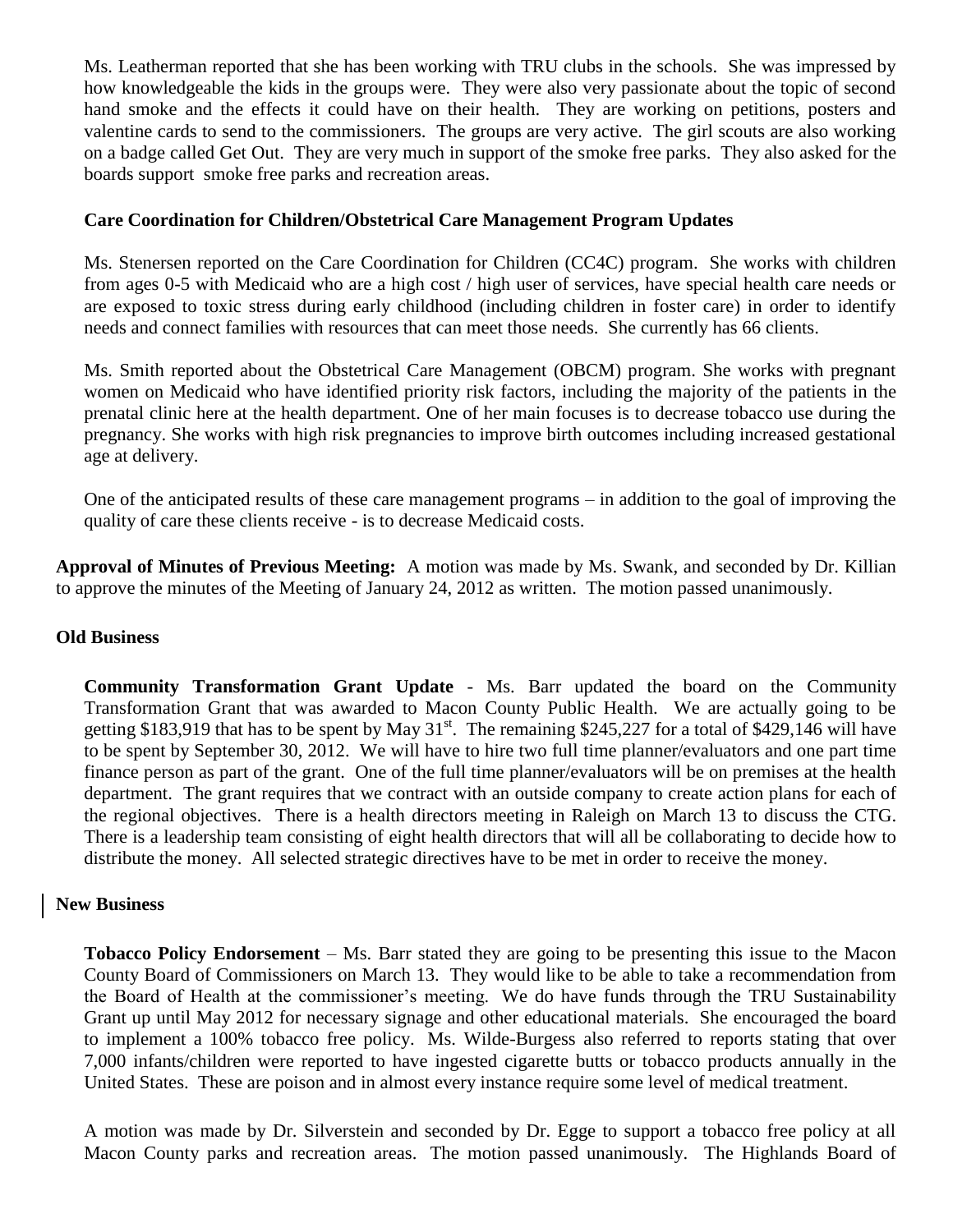Commissioners and Macon County Recreation Board have also endorsed Macon County parks and recreation areas going tobacco free.

**Community Health Assessment** – Ms. Barr reported that the Patient Protection and Affordable Care Act now requires that a community health assessment be done every three years for tax exempt non-for-profit hospital systems. The hospitals and health departments in Western North Carolina are going to be completing a regional community health assessment. We would like to ask the state to modify the current schedule requirement for health departments so we can collaborate with the hospitals to have our assessments all coincide. In order to align our CHA cycle with the regional CHA cycle, we will have to ask the state for three things; 1. Postpone the 6/2012 action planning deadline to 6/2013; 2. Change our CHA cycle to every three years, beginning in 2015; and 3. Obtain a waiver from the state to exempt us from the requirement that our CHA be completed within two years of accreditation.

**FY13 Budget** - Mr. Bruckner referred the board members to the budget handout in their packets. The department feels it has been a good steward of the money it has been given by the county, state, and through grants.

Mr. Bruckner reported that projected revenue target from all sources (federal, state, fees & grants) for FY13 is \$2,347,464. This is \$36,966 less than FY12. Major changes from FY12 include: Loss the NC Health and Wellness Trust (Tobacco Grant) of \$82,237; and, an increase in Community Transformation Grant (CTG) funding of \$61,308. In this year's budget county funding remains the most stable funding to our Department (49%) while other sources include: Federal pass through (9.8%), state (5.5%), fees (29.1%), and grants (6.6%). County Net Cost for Health Department services in FY 13 is estimated to be \$2,251,343. This is \$63,699 or 2.9% more than FY 12. This is primarily due to two capital projects totaling \$242,000. With regard to expenses, Mr. Bruckner reported that this budget includes spending \$4,598,807 or \$26,733 more than projected for FY12. This represents an increase of 0.5%. Major changes from FY12 include: Loss the NC Health and Wellness Trust (Tobacco Grant) of \$82,237; addition of the Community Transformation Grant (CTG) \$61,308 (total CTG funds for FY13 equal \$245,228); and, the inclusion of two projected capital items totaling \$122,000. Not a lot of requests for additional funds except in areas that had been passed over in previous years due to budget restrictions but the items have gone beyond their usefulness and need to be replaced. Detail for every program was also broken down in the budget folder for the boards review. All of the program budgets are at or below what they were last year. Mr. Bruckner indicated any increases were reflective of equipment that needs to be replaced and is desperately needed at this time.

Motion to approve the budget as presented to be brought to the County Manager for review and then presented to the County Commissioner's for final approval was made by Dr. Egge and seconded by Dr. Silverstein. The motion passed unanimously.

### **Board Training and Information**

Mr. Bruckner told board members there were two items in their packets for their information, one regarding Tobacco Free Parks and the other a quarterly news brief publication by the NALBOH.

**Announcements:** Chamber of Commerce breakfast sponsored by the Board/Department is scheduled for tomorrow at the Boiler Room at 7:30 am.

### **Next Meeting Date:** March 27, 2012

**Adjourn:** The meeting was adjourned at 8:30 with a motion by Ms. Swank and seconded by Dr. Egge. The motion passed unanimously.